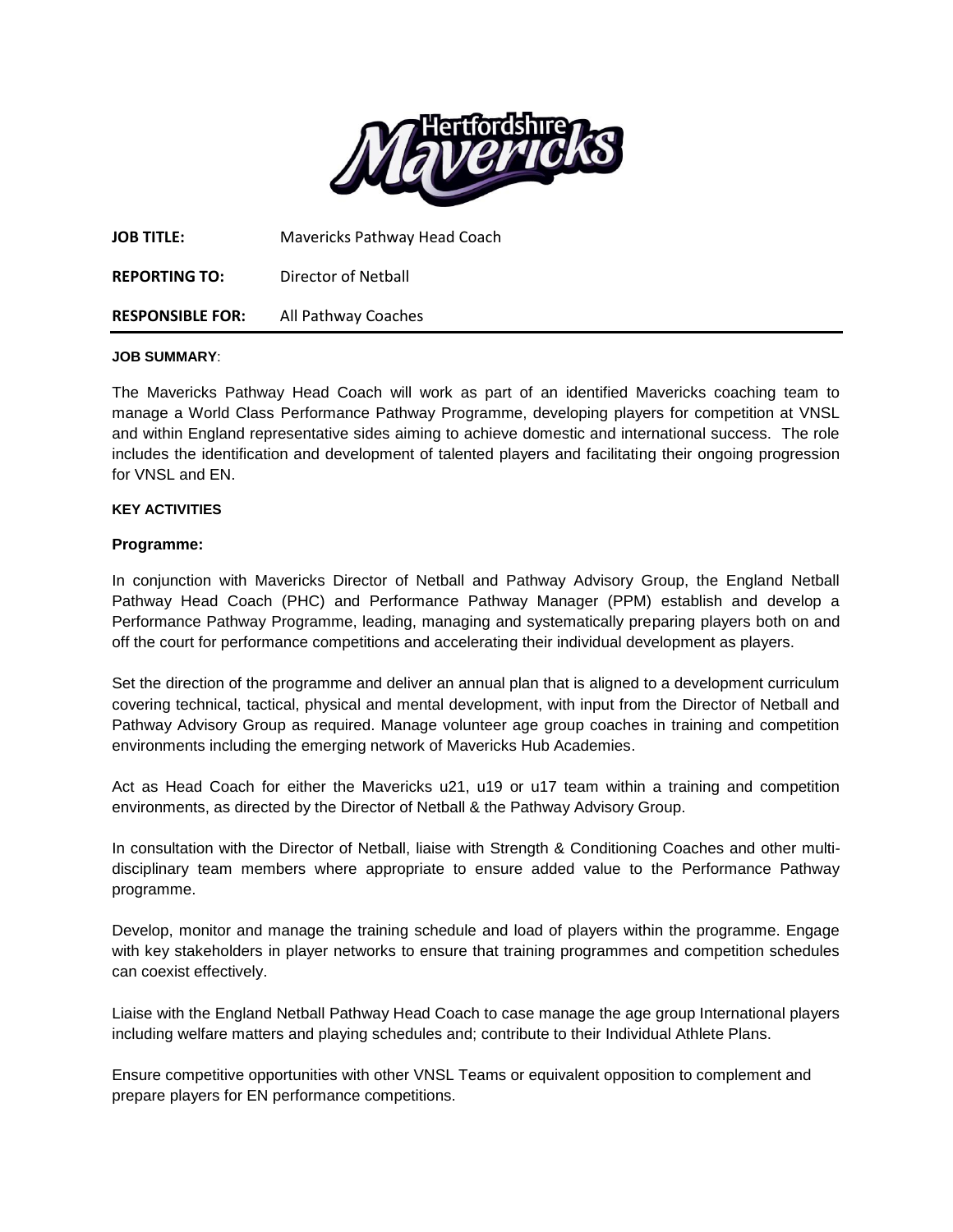Support EN in the delivery of Department of Education Study Programmes as directed by the Director of Netball.

## **Scouting/Screening/Selection:**

Lead and manage the process of screening of players into the programme in conjunction with Mavericks Director of Netball, the Pathway Advisory Group and Scouts/Selectors where appropriate. In line with an agreed policy and talent development principles. Ensure that screening data is collated and analysed and that the appropriate feedback is given to players.

Establish a network of entry points into the Mavericks Pathway programme working collaboratively with County and Satellite Academy/Club/Hub Academy/School Coaches where appropriate to effective player identification and recruitment.

Lead and manage the exit process for players leaving the pathway, ensure that each player undertakes an exit interview and provide reports to EN and Sport England as necessary.

Contribute to the EN Player Pathway Database as necessary.

## **Managing Relationships:**

Liaise with a wide range of stakeholders, including players, parents, coaches, volunteers, administrators, county academy coaches and the Mavericks Pathway Advisory Group.

Engage in collaborative & productive working relationships with England Netball.

Management of Assistant Coaches to ensure aligned and effective pathway delivery within the Mavericks environment including coaches of the Mavericks development squad.

Support other Performance Pathway activity and objectives (e.g. National Academy Camps/Positional Days), directed and agreed by England Netball`s Performance Pathway Manager/Pathway Head Coach and Mavericks Director of Netball.

#### **Other:**

Attend a minimum of two England Netball CPD meetings annually.

Undertake role specific CPD as directed by the England Netball Pathway Head Coach and Mavericks Director of Netball.

Abide by the provisions of the Company's Equality and Diversity Policy.

Respect and promote the spirit and intentions of the England Netball Safeguarding and Protecting Young People in Netball Policy.

Undertake such duties as may be required from time to time as are consistent with the responsibilities of the post and the needs of England Netball and Mavericks Netball Club. As such, this job description is not to be regarded as exclusive or exhaustive. It is intended as an outline of the areas of work and will be subject to amends driven by any subsequent changes in the sporting landscape.